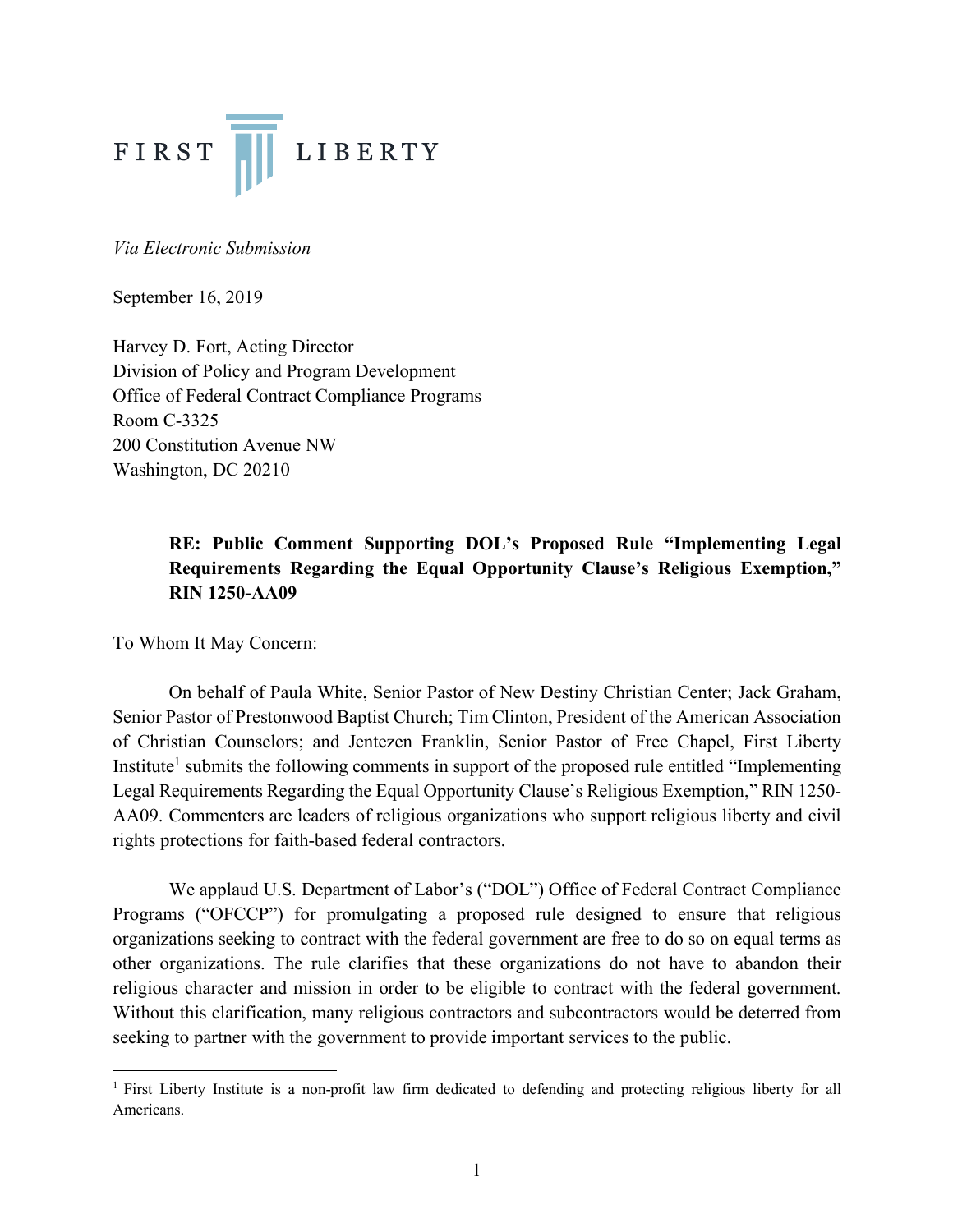We write to emphasize the importance of this rule in preventing discrimination against religious organizations. The rule appropriately aligns federal contracting non-discrimination requirements with federal employment discrimination law in a manner that fully protects Free Exercise rights.

We next suggest three proposed modifications to the rule for your consideration. First, the explanation of the rule should clarify that engaging in religious speech can be a form of exercising one's religion. Second, the regulatory text of the rule should clarify that the certificate of compliance requirements do not require a potential contractor or subcontractor to certify anything inconsistent with the requirements of the religious contractor exemption. Finally, the rule's proposed causation standard should be added to the regulatory text.

# **I. The Proposed Rule Aligns the Requirements for Federal Contractors with Federal Employment Discrimination Law in a Manner that Protects Free Exercise Rights.**

Religious nonprofits provide a substantial amount of charitable services to people in need, both at home and abroad. Several religious groups contract with government agencies to accomplish their shared humanitarian goals. For instance, Catholic Charities USA has contracted with the federal government to provide disaster relief services. Lutheran organizations have contracted to help immigrants and refugees. Muslim and Jewish organizations have partnered with the government to provide faith-based and chaplain services.

Many faith-based ministries, charities, nonprofits, and other organizations exhibit their religious identities through a shared commitment to a common set of religious principles. A shared dedication to Catholicism, for example, is what makes a Catholic charity Catholic. Religious contractors should be allowed to serve on equal terms as all other contractors, without being forced to abandon their faith-based identities.

This proposed rule is necessary to help ensure continued participation of religious organizations in this important work and to encourage other qualified organizations that they will not face discrimination due to their religious exercise.

By providing definitions for five terms, this rule aligns Section 204(c) of Executive Order 11246 with the religious exemptions standard in federal employment discrimination law, such as Title VII's religious employer exemption. The language of Section 204(c) mirrors Title VII's religious employer exemption, which provides that a religious organization may consider religion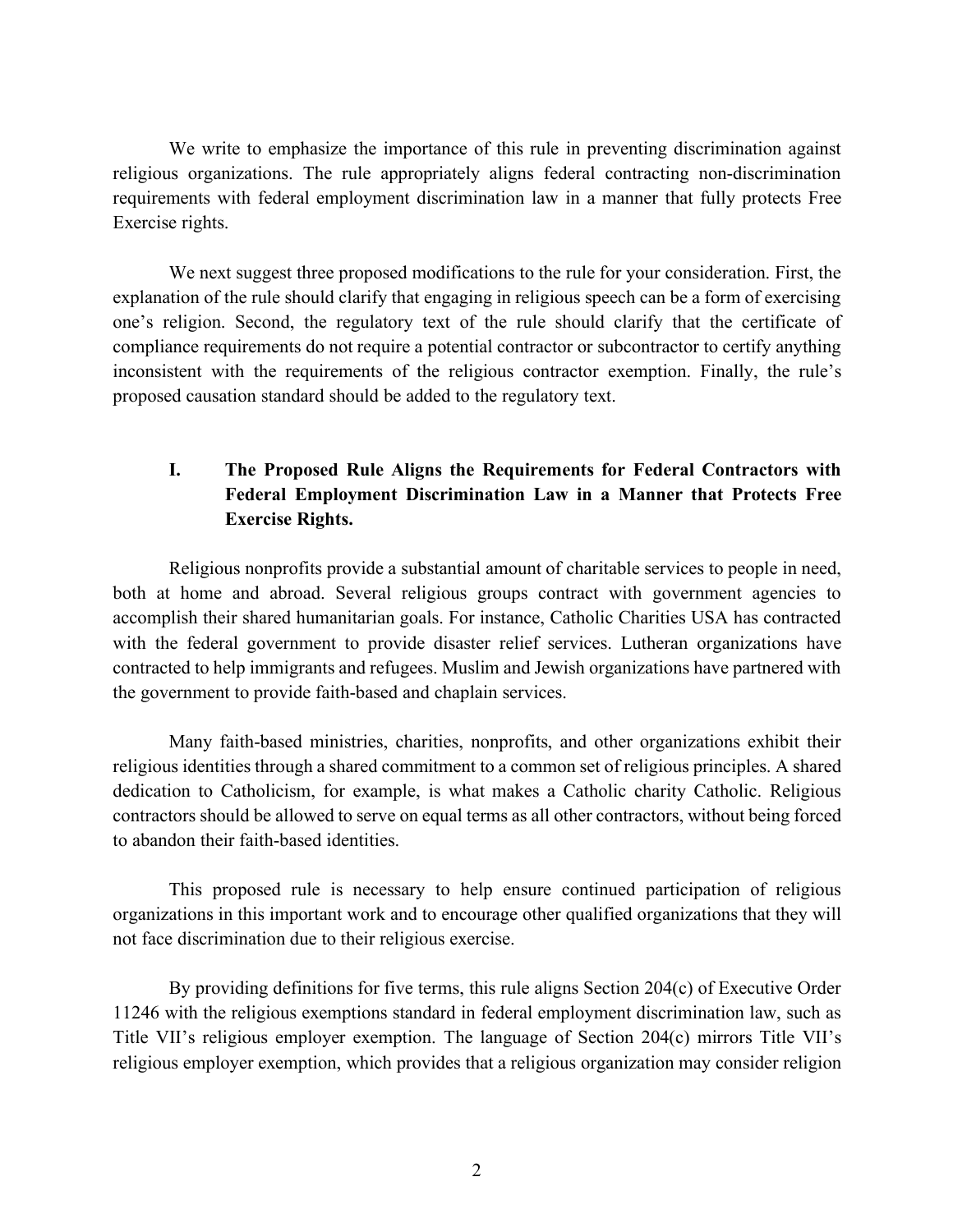when making employment decisions in order to ensure that their employees are able to carry out the mission of the religious ministry.2

Because the religious employer exemption allows religious employers to consider religion, and Title VII defines "religion" broadly to include "all aspects of religious observance and practice, as well as belief," 42 U.S.C. § 2000e(j), therefore the exemption permits ministries "to employ only persons whose beliefs and conduct are consistent with the employer's religious precepts." *Little v. Wuerl*, 929 F.2d 944, 951 (3d Cir. 1991); *see also Killinger v. Samford Univ.*, 113 F.3d 196, 198-200 (11th Cir. 1997). Thus, the plain meaning of the exemption permits religious employers to hold their employees to a code of conduct based on their religious tenets.3

Thus, by defining terms in a manner consistent with Title VII, $4$  this rule ensures that religious charities do not have to abandon their religious identities in order to compete equally for government contracts.

### **II. First Suggested Modification: Protecting Contractors' Religious Speech**

The OFCCP should consider modifying the rule to clarify that engaging in religious speech can be a form of exercising one's religion.

Currently, the rule defines the "exercise of religion" as "any exercise of religion, whether or not compelled by, or central to, a system of religious belief. An exercise of religion need only be sincere." This regulatory text is appropriately broad and protective of religious constitutional rights, mirroring the definition given in statutes such as the Religious Land Use and Institutionalized Persons Act, 42 U.S.C. 2000cc-5(7)(A). However, the explanation accompanying the rule could benefit from an additional example clarifying that engaging in religious speech can be a form of religious exercise.

<sup>&</sup>lt;sup>2</sup> The religious employer exemption of Title VII states that Title VII "shall not apply to an employer with respect to the employment of . . . a religious corporation, association, educational institution, or society with respect to the employment of individuals of a particular religion to perform work connected with the carrying on by such corporation, association, educational institution, or society of its activities." 42 U.S.C. § 2000e- 1(a); *see also* 42 U.S.C. § 2000e-2(e)(2) (reiterating the exemption for religious schools).

<sup>3</sup> Former Attorney General Jeffery Sessions in his Memorandum on Religious Liberty adopts this interpretation. *Federal Law Protections for Religious Liberty*, Office of the Attorney General, 6, 11a-13a (Oct. 6, 2017). This memorandum was issued in response to Executive Order 13798, *Promoting Free Speech and Religious Liberty*, 82 Fed. Reg. 21675 (May 4, 2017).

<sup>4</sup> For further exposition of Title VII's religious employer exemption, *see* Carl H. Esbeck, *Federal Contractors, Title VII, and LGBT Employment Discrimination: Can Religious Organizations Continue to Staff on a Religious Basis?*, 4 OXFORD J.L. & RELIGION 368 (2015); Stephanie N. Phillips, *A Text-Based Interpretation of Title VII's Religious-Employer Exemption*, 20 TEX. REV. L. & POL. 295 (2016).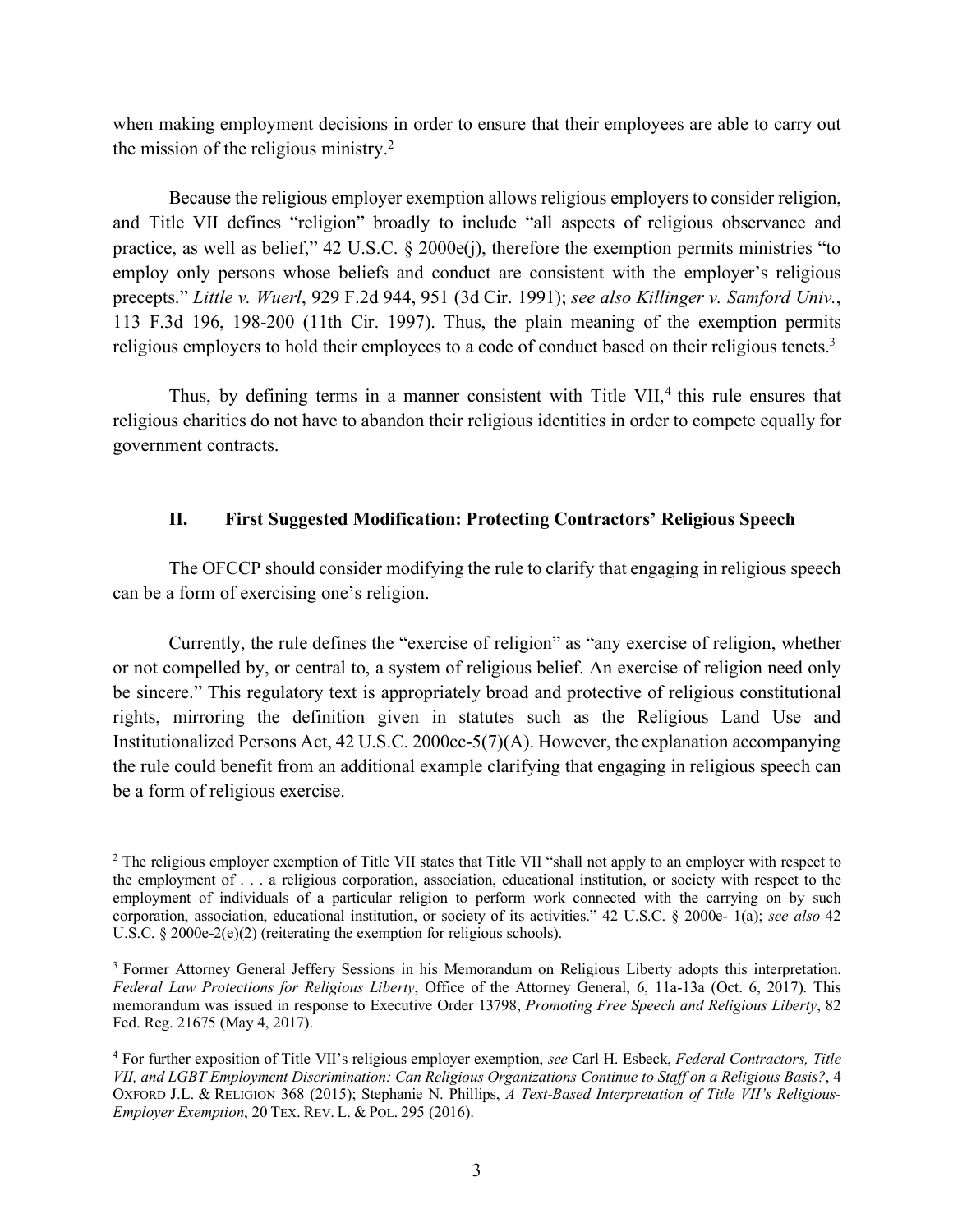Discrimination against religious contractors can occur, and has occurred, based on a contractor's religious speech. For instance, a federal agency official has ordered a government contractor to remove signs displaying inspirational mottos exhibiting its faith-based values or mission statement. Such government censorship of religious expression not only violates the First Amendment's prohibition on viewpoint discrimination, but also infringes on a religious entity's Free Exercise rights.<sup>5</sup>

In short, government contractors do not abandon their First Amendment rights to free speech or free exercise when they become government contractors.

## **III. Second Suggested Modification: Section 203(d)'s Certification Requirement**

The current proposed rule does not address the certificate of compliance requirement of Section 203(d) of Executive Order 11246, as it relates to the religious contractor exemption given in Section 204(c) of the Executive Order. We suggest that the regulatory text of the proposed rule be modified in order to resolve this potential area of ambiguity.

The religious contractor exemption of Section 204(c) provides, with emphasis added:

*Section 202 of this Order shall not apply* to a Government contractor or subcontractor that is a religious corporation, association, educational institution, or society, with respect to the employment of individuals of a particular religion to perform work connected with the carrying on by such corporation, association, educational institution, or society of its activities. Such contractors and subcontractors are not exempted or excused from complying with the other requirements contained in this Order.

The certificate of compliance requirement of Section 203(d) provides, in relevant part:

The Secretary of Labor may direct that any bidder or prospective contractor or subcontractor shall submit, as part of his Compliance Report, a statement in writing, . . . to the effect that the signer's practices and policies do not discriminate on the grounds of race, color, religion, sex, sexual orientation, gender identity, or national origin, and that the signer either will affirmatively cooperate in the implementation of the policy and provisions of this Order . . .

 <sup>5</sup> *See Rosenberger v. Rector & Visitors of the Univ. of Va.*, 515 U.S. 819 (1995) (barring discrimination against religious viewpoints); *Lamb's Chapel v. Ctr. Moriches Union Free Sch. Dist.*, 508 U.S. 384 (1993) (same); *Emp't Div. v. Smith*, 494 U.S. 872, 882 (1990) (noting that "[s]ome of our cases prohibiting compelled expression, decided exclusively upon free speech grounds, have also involved freedom of religion").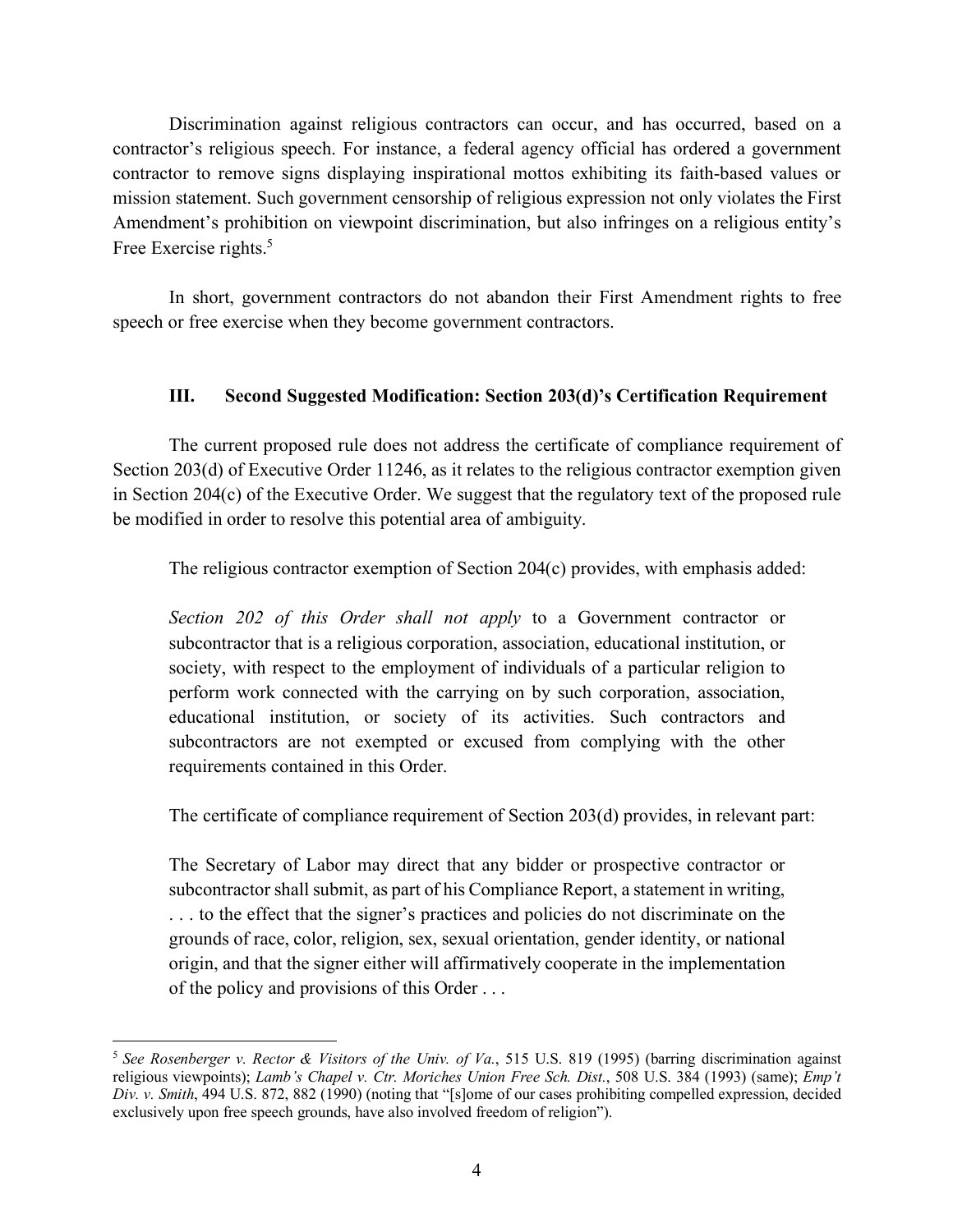Thus, because the religious contractor exemption only exempts eligible entities from the provisions of Section 202 of the Executive Order, and not from Section 203, there remains a potential ambiguity regarding whether religious contractors may be forced to sign a certificate of compliance that does not take into account the religious contractor exemption.

Because interpreting the statutes in this way would negate the religious contractor exemption in its entirety, the OFCCP should clarify that Section 203(d) does not require any prospective contractor or subcontractor to make any certifications that are inconsistent with the requirements of the whole of the Executive Order, including Section 204(c).

### **IV. Third Suggested Modification: Including the Causation Standard**

Finally, OFCCP has requested comment on whether its proposed causation standard should be included in any final regulatory text. OFCCP proposes to apply a but-for causation standard when evaluating claims of discrimination by religious organizations based on protected characteristics other than religion.

We believe that the causation standard should be included in the regulatory text in order to clarify the standards under which contractors and subcontractors will be held. The proposed causation standard aligns with Supreme Court cases in which the mixed-motive causation standard does not apply, such as *University of Texas Southwestern Medical Center v. Nassar*, 570 U.S. 338, 362-63 (2013) and *Gross v. FBL Financial Services., Inc.*, 557 U.S. 167, 180 (2009). Because Executive Order 11246 does not include the "motivating factor" language of 42 U.S.C. § 2000e-2(m), added to Title VII by amendment in 1991, the default but-for causation standard should apply.